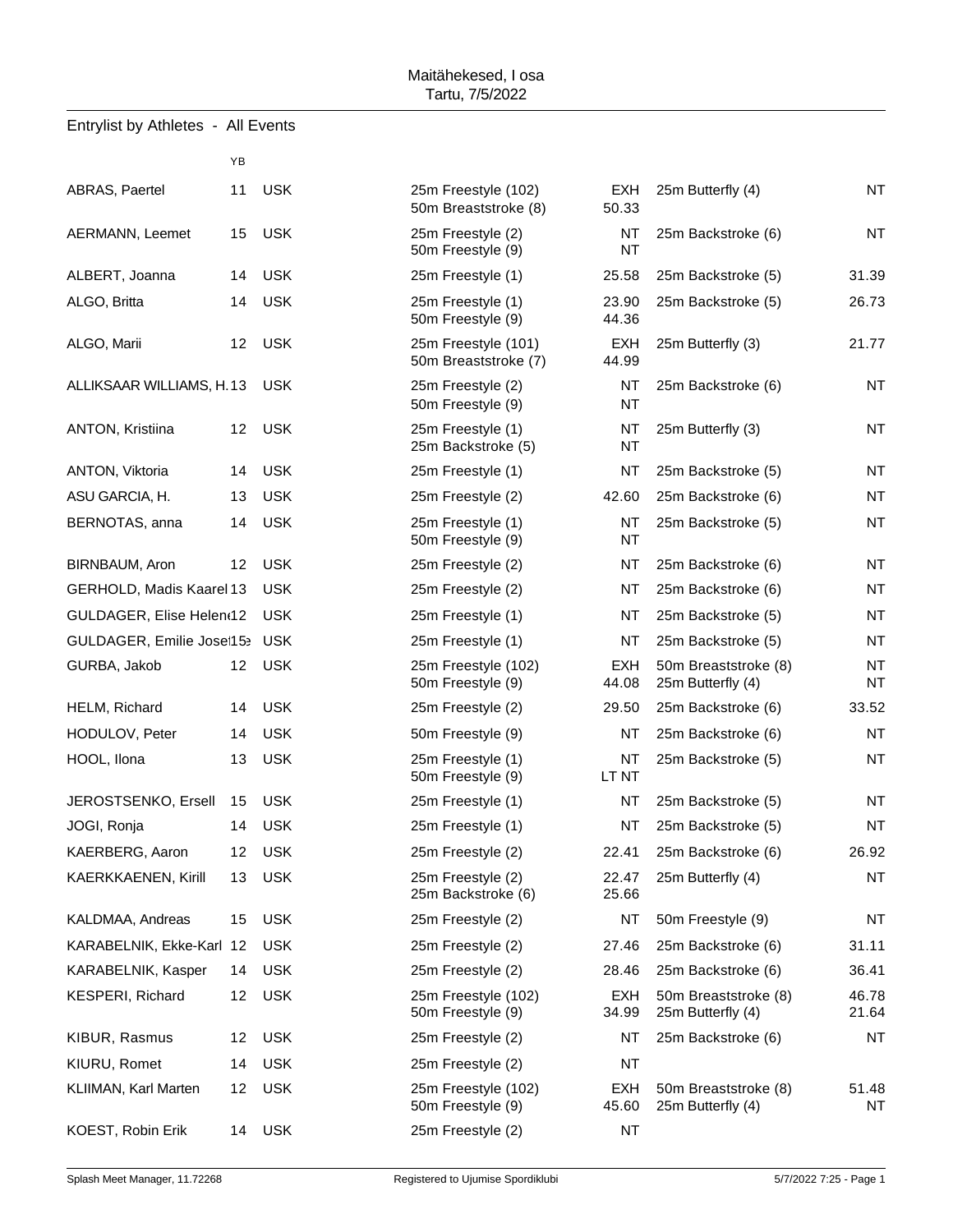| Entrylist by Athletes - All Events |    |            |                                          |                        |
|------------------------------------|----|------------|------------------------------------------|------------------------|
|                                    | ΥB |            |                                          |                        |
| KOGER, Kristofer                   | 12 | <b>USK</b> | 25m Freestyle (102)<br>50m Freestyle (9) | EXH<br>36.06           |
| KOIKER, Paul Jakob                 | 13 | <b>USK</b> | 25m Freestyle (2)<br>50m Freestyle (9)   | 21.63<br>NT            |
| KOSSOV, Aleks                      | 14 | <b>USK</b> | 25m Freestyle (2)                        | <b>NT</b>              |
| KUHHAREVA, Camilla                 | 13 | <b>USK</b> | 25m Freestyle (1)                        | <b>NT</b>              |
| KULAK, Dominik                     | 14 | <b>USK</b> | 25m Freestyle (2)<br>50m Freestyle (9)   | <b>NT</b><br>LT NT     |
| KUTSINSKI, Milan                   | 13 | <b>USK</b> | 25m Freestyle (102)<br>50m Freestyle (9) | <b>EXH</b><br>37.03    |
| LAUR, Oliver                       | 15 | <b>USK</b> | 25m Freestyle (2)                        | <b>NT</b>              |
| LEPP, Maert                        | 13 | <b>USK</b> | 25m Freestyle (2)                        | <b>NT</b>              |
| LIIVAK, Hugo                       | 14 | <b>USK</b> | 25m Freestyle (2)                        | <b>NT</b>              |
| LIIVAMAEE, Karl                    | 14 | <b>USK</b> | 25m Freestyle (2)                        | 26.65                  |
| LOMBIOTS, Gregor                   | 13 | <b>USK</b> | 25m Freestyle (2)                        | <b>NT</b>              |
| LONDON, Oskar                      | 14 | <b>USK</b> | 25m Freestyle (2)<br>50m Freestyle (9)   | <b>NT</b><br><b>NT</b> |
| LOOG, Hendrik                      | 14 | <b>USK</b> | 25m Freestyle (2)                        | <b>NT</b>              |
| LUKK, Karolina                     | 13 | <b>USK</b> | 25m Freestyle (1)<br>50m Freestyle (9)   | <b>NT</b><br>NT        |
| MADDISON, Rasmus                   | 11 | <b>USK</b> | 25m Freestyle (102)<br>50m Freestyle (9) | <b>EXH</b><br>33.68    |
| MAENNISTE, Alan                    | 14 | <b>USK</b> | 25m Freestyle (2)                        | 32.50                  |
| MARK, Lucas                        | 15 | <b>USK</b> | 25m Freestyle (2)                        | <b>NT</b>              |
| MERE, Mirjam                       | 14 | <b>USK</b> | 25m Freestyle (1)<br>50m Freestyle (9)   | <b>NT</b><br>NT        |
| MIISNA, Alexandra                  | 13 | <b>USK</b> | 25m Freestyle (1)                        | NT                     |
| MIKKER, Samuel                     | 14 | <b>USK</b> | 25m Freestyle (2)                        | <b>NT</b>              |
| MOTLEP, Ike                        | 14 | <b>USK</b> | 25m Freestyle (2)                        | <b>NT</b>              |
| MUERK, Kristjan                    | 13 | <b>USK</b> | 25m Freestyle (2)                        | 27.06                  |
| MURADYAN, Marta                    | 12 | <b>USK</b> | 25m Freestyle (1)                        | 28.30                  |
| NELTSAS, Markus                    | 13 | <b>USK</b> | 25m Freestyle (2)                        | <b>NT</b>              |
| OIM, Ruudi Johannes                | 15 | <b>USK</b> | 25m Freestyle (2)<br>50m Freestyle (9)   | <b>NT</b><br>ΝT        |
| OLESK, Adele Marii                 | 12 | <b>USK</b> | 25m Freestyle (1)                        | 23.83                  |
| OLESK, Roosi Liina                 | 14 | <b>USK</b> | 25m Freestyle (1)                        | <b>NT</b>              |
| OTTAS, Marten                      | 13 | <b>USK</b> | 25m Freestyle (102)<br>50m Freestyle (9) | <b>EXH</b><br>40.46    |
| PAESLANE, Monika                   | 13 | <b>USK</b> | 25m Freestyle (101)<br>50m Freestyle (9) | <b>EXH</b><br>37.53    |
| PALUSOO, Kirke                     | 13 | <b>USK</b> | 25m Freestyle (1)<br>25m Backstroke (5)  | 21.93<br>27.19         |
|                                    |    |            |                                          |                        |

| 25m Freestyle (102)<br>50m Freestyle (9) | EXH<br>36.06        |
|------------------------------------------|---------------------|
| 25m Freestyle (2)                        | 21.63               |
| 50m Freestyle (9)                        | ΝT                  |
| 25m Freestyle (2)                        | ΝT                  |
| 25m Freestyle (1)                        | ΝT                  |
| 25m Freestyle (2)<br>50m Freestyle (9)   | ΝT<br>LT NT         |
| 25m Freestyle (102)<br>50m Freestyle (9) | EXH<br>37.03        |
| 25m Freestyle (2)                        | NT                  |
| 25m Freestyle (2)                        | ΝT                  |
| 25m Freestyle (2)                        | NT                  |
| 25m Freestyle (2)                        | 26.65               |
| 25m Freestyle (2)                        | NΤ                  |
| 25m Freestyle (2)<br>50m Freestyle (9)   | ΝT<br>ΝT            |
| 25m Freestyle (2)                        | ΝT                  |
| 25m Freestyle (1)<br>50m Freestyle (9)   | ΝT<br>ΝT            |
| 25m Freestyle (102)<br>50m Freestyle (9) | <b>EXH</b><br>33.68 |
| 25m Freestyle (2)                        | 32.50               |
| 25m Freestyle (2)                        | NΤ                  |
| 25m Freestyle (1)<br>50m Freestyle (9)   | NΤ<br>NT            |
| 25m Freestyle (1)                        | NΤ                  |
| 25m Freestyle (2)                        | NT                  |
| 25m Freestyle (2)                        | NΤ                  |
| 25m Freestyle (2)                        | 27.06               |
| 25m Freestyle (1)                        | 28.30               |
| 25m Freestyle (2)                        | NΤ                  |
| 25m Freestyle (2)<br>50m Freestyle (9)   | NΤ<br>NΤ            |
| 25m Freestyle (1)                        | 23.83               |
| 25m Freestyle (1)                        | NΤ                  |
| 25m Freestyle (102)<br>50m Freestyle (9) | EXH<br>40.46        |
| 25m Freestyle (101)<br>50m Freestyle (9) | EXH<br>37.53        |
| 25m Freestyle (1)<br>25m Backstroke (5)  | 21.93<br>27.19      |

| KOGER, Kristofer    | 12 | <b>USK</b> | 25m Freestyle (102)<br>50m Freestyle (9) | EXH<br>36.06        | 50m Breaststroke (8)<br>25m Butterfly (4) | 47.46<br>23.35 |
|---------------------|----|------------|------------------------------------------|---------------------|-------------------------------------------|----------------|
| KOIKER, Paul Jakob  | 13 | <b>USK</b> | 25m Freestyle (2)<br>50m Freestyle (9)   | 21.63<br><b>NT</b>  | 25m Backstroke (6)                        | 25.97          |
| KOSSOV, Aleks       | 14 | <b>USK</b> | 25m Freestyle (2)                        | <b>NT</b>           |                                           |                |
| KUHHAREVA, Camilla  | 13 | <b>USK</b> | 25m Freestyle (1)                        | NT                  | 25m Backstroke (5)                        | <b>NT</b>      |
| KULAK, Dominik      | 14 | <b>USK</b> | 25m Freestyle (2)<br>50m Freestyle (9)   | NT<br>LT NT         | 25m Backstroke (6)                        | <b>NT</b>      |
| KUTSINSKI, Milan    | 13 | <b>USK</b> | 25m Freestyle (102)<br>50m Freestyle (9) | EXH<br>37.03        | 50m Breaststroke (8)<br>25m Butterfly (4) | 50.74<br>21.60 |
| LAUR, Oliver        | 15 | <b>USK</b> | 25m Freestyle (2)                        | NT                  | 25m Backstroke (6)                        | <b>NT</b>      |
| LEPP, Maert         | 13 | <b>USK</b> | 25m Freestyle (2)                        | NT                  | 25m Backstroke (6)                        | <b>NT</b>      |
| LIIVAK, Hugo        | 14 | <b>USK</b> | 25m Freestyle (2)                        | NT                  | 25m Backstroke (6)                        | <b>NT</b>      |
| LIIVAMAEE, Karl     | 14 | <b>USK</b> | 25m Freestyle (2)                        | 26.65               | 25m Backstroke (6)                        | 30.32          |
| LOMBIOTS, Gregor    | 13 | <b>USK</b> | 25m Freestyle (2)                        | NT                  | 25m Backstroke (6)                        | <b>NT</b>      |
| LONDON, Oskar       | 14 | <b>USK</b> | 25m Freestyle (2)<br>50m Freestyle (9)   | NT<br>NT            | 25m Backstroke (6)                        | <b>NT</b>      |
| LOOG, Hendrik       | 14 | <b>USK</b> | 25m Freestyle (2)                        | NT                  | 25m Backstroke (6)                        | <b>NT</b>      |
| LUKK, Karolina      | 13 | <b>USK</b> | 25m Freestyle (1)<br>50m Freestyle (9)   | NT<br><b>NT</b>     | 25m Backstroke (5)                        | <b>NT</b>      |
| MADDISON, Rasmus    | 11 | <b>USK</b> | 25m Freestyle (102)<br>50m Freestyle (9) | EXH<br>33.68        | 50m Breaststroke (8)<br>25m Butterfly (4) | 51.88<br>17.97 |
| MAENNISTE, Alan     | 14 | <b>USK</b> | 25m Freestyle (2)                        | 32.50               | 25m Backstroke (6)                        | 57.96          |
| MARK, Lucas         | 15 | <b>USK</b> | 25m Freestyle (2)                        | <b>NT</b>           |                                           |                |
| MERE, Mirjam        | 14 | <b>USK</b> | 25m Freestyle (1)<br>50m Freestyle (9)   | NT<br>NT            | 25m Backstroke (5)                        | <b>NT</b>      |
| MIISNA, Alexandra   | 13 | <b>USK</b> | 25m Freestyle (1)                        | NT                  | 25m Backstroke (5)                        | <b>NT</b>      |
| MIKKER, Samuel      | 14 | <b>USK</b> | 25m Freestyle (2)                        | NT                  | 25m Backstroke (6)                        | <b>NT</b>      |
| MOTLEP, Ike         | 14 | <b>USK</b> | 25m Freestyle (2)                        | NT                  | 50m Freestyle (9)                         | <b>NT</b>      |
| MUERK, Kristjan     | 13 | <b>USK</b> | 25m Freestyle (2)                        | 27.06               | 25m Backstroke (6)                        | 29.20          |
| MURADYAN, Marta     | 12 | <b>USK</b> | 25m Freestyle (1)                        | 28.30               | 25m Backstroke (5)                        | 31.81          |
| NELTSAS, Markus     | 13 | <b>USK</b> | 25m Freestyle (2)                        | <b>NT</b>           |                                           |                |
| OIM, Ruudi Johannes | 15 | <b>USK</b> | 25m Freestyle (2)<br>50m Freestyle (9)   | NT<br>NT            | 25m Backstroke (6)                        | <b>NT</b>      |
| OLESK, Adele Marii  | 12 | <b>USK</b> | 25m Freestyle (1)                        | 23.83               | 25m Backstroke (5)                        | 27.11          |
| OLESK, Roosi Liina  | 14 | <b>USK</b> | 25m Freestyle (1)                        | NT                  | 25m Backstroke (5)                        | NT             |
| OTTAS, Marten       | 13 | <b>USK</b> | 25m Freestyle (102)<br>50m Freestyle (9) | <b>EXH</b><br>40.46 | 50m Breaststroke (8)<br>25m Butterfly (4) | 54.05<br>NT    |
| PAESLANE, Monika    | 13 | <b>USK</b> | 25m Freestyle (101)<br>50m Freestyle (9) | <b>EXH</b><br>37.53 | 50m Breaststroke (7)<br>25m Butterfly (3) | 51.17<br>19.45 |
| PALUSOO, Kirke      | 13 | USK        | 25m Freestyle (1)<br>25m Backstroke (5)  | 21.93<br>27.19      | 50m Breaststroke (7)                      | <b>NT</b>      |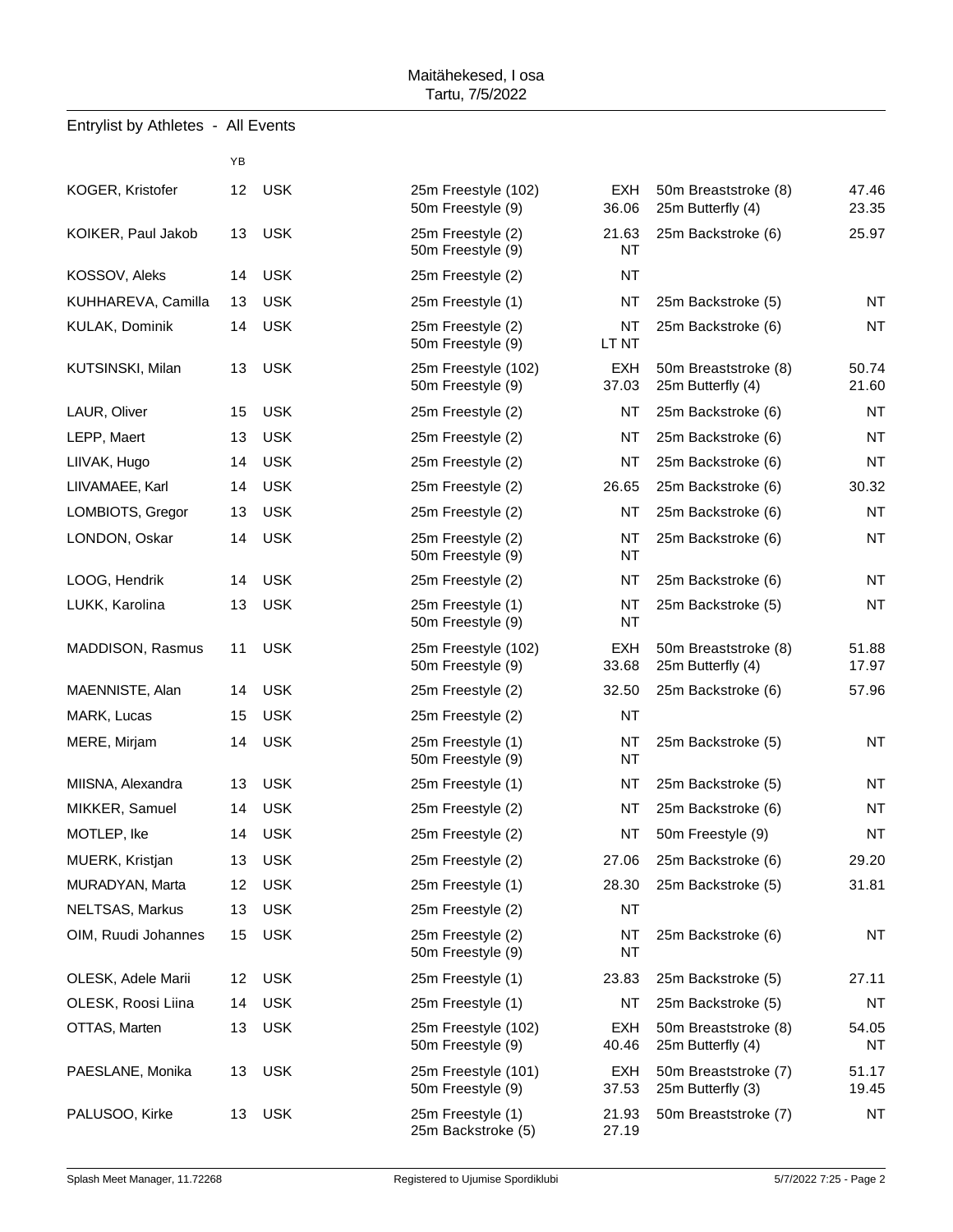## Entrylist by Athletes - All Events

|                           | ΥB |            |                                             |                     |
|---------------------------|----|------------|---------------------------------------------|---------------------|
| PETTAI, Kennet            | 13 | <b>USK</b> | 25m Freestyle (2)                           | 28.24               |
| PIIR, Lennar              | 12 | <b>USK</b> | 25m Freestyle (2)<br>50m Freestyle (9)      | 20.96<br>55.15      |
| PIRNIPUU, Rika Ireen      | 14 | <b>USK</b> | 25m Freestyle (1)<br>50m Freestyle (9)      | <b>NT</b><br>NT     |
| PIRNIPUU, Ron Einar       | 12 | <b>USK</b> | 25m Freestyle (102)<br>50m Freestyle (9)    | <b>EXH</b><br>37.65 |
| PLUMBERG, Helena Liisa14  |    | <b>USK</b> | 25m Freestyle (1)                           | <b>NT</b>           |
| POLDRE, Gren              | 15 | <b>USK</b> | 25m Freestyle (2)                           | NT                  |
| POVVAT, Mirtel Mia        | 13 | <b>USK</b> | 25m Freestyle (1)                           | 25.06               |
| PRANS, Maris              | 13 | <b>USK</b> | 25m Freestyle (1)                           | <b>NT</b>           |
| PUGATSOV, Elizabeth       | 14 | <b>USK</b> | 25m Freestyle (1)<br>50m Freestyle (9)      | <b>NT</b><br>NT     |
| RAENISOO, Tormi Rein      | 12 | <b>USK</b> | 25m Freestyle (2)                           | 45.66               |
| RAID, Liisa               | 15 | <b>USK</b> | 25m Freestyle (1)                           | <b>NT</b>           |
| RAIG, Uku                 | 15 | <b>USK</b> | 25m Freestyle (2)                           | NT                  |
| REIMA, Risto              | 12 | <b>USK</b> | 25m Freestyle (2)                           | <b>NT</b>           |
| ROHIVAELI, Willem         | 15 | <b>USK</b> | 25m Freestyle (2)                           | <b>NT</b>           |
| ROIGAS, Robin             | 16 | <b>USK</b> | 25m Freestyle (2)<br>50m Freestyle (9)      | <b>NT</b><br>NT     |
| SAAR, Kirtel              | 14 | <b>USK</b> | 25m Freestyle (1)                           | 29.23               |
| SAREAL, Oskar             | 12 | <b>USK</b> | 25m Freestyle (2)                           | <b>NT</b>           |
| SIIDRA, Elis              | 12 | <b>USK</b> | 25m Freestyle (1)                           | NT                  |
| SIKKAR, Ekke              | 14 | <b>USK</b> | 25m Freestyle (2)                           | <b>NT</b>           |
| SILD, Ella                | 12 | <b>USK</b> | 25m Freestyle (1)<br>50m Freestyle (9)      | <b>NT</b><br>LT NT  |
| SIRMAN, Georg             | 11 | <b>USK</b> | 25m Freestyle (102)<br>50m Breaststroke (8) | <b>EXH</b><br>53.37 |
| SOBOLEV, Artur            | 14 | <b>USK</b> | 25m Freestyle (2)                           | <b>NT</b>           |
| SOOSAAR, Elenora          | 12 | <b>USK</b> | 25m Freestyle (1)<br>25m Backstroke (5)     | NT<br>NT            |
| SOOSAAR, Mariann          | 15 | <b>USK</b> | 25m Freestyle (1)                           | NT                  |
| STAINBAHT, Andres         | 13 | <b>USK</b> | 25m Freestyle (2)                           | NT                  |
| <b>STEINBERG, Mattias</b> | 12 | <b>USK</b> | 25m Freestyle (2)<br>50m Freestyle (9)      | 30.81<br>NT         |
| SUEUEDEN, Roosi Riin 12   |    | <b>USK</b> | 25m Freestyle (1)<br>50m Freestyle (9)      | NT<br>NT            |
| SUIT, Oliver              | 12 | <b>USK</b> | 25m Freestyle (2)<br>25m Backstroke (6)     | 25.36<br>29.74      |
| SURVA, Sofia              | 14 | <b>USK</b> | 25m Freestyle (1)<br>50m Freestyle (9)      | NT<br>NT            |
| TAEHNAS, Otto Silver      | 12 | <b>USK</b> | 25m Freestyle (2)                           | NT                  |

| 25m Freestyle (2)                           | 28.24               |
|---------------------------------------------|---------------------|
| 25m Freestyle (2)<br>50m Freestyle (9)      | 20.96<br>55.15      |
| 25m Freestyle (1)<br>50m Freestyle (9)      | NΤ<br>NΤ            |
| 25m Freestyle (102)<br>50m Freestyle (9)    | <b>EXH</b><br>37.65 |
| 25m Freestyle (1)                           | NT                  |
| 25m Freestyle (2)                           | NT                  |
| 25m Freestyle (1)                           | 25.06               |
| 25m Freestyle (1)                           | NΤ                  |
| 25m Freestyle (1)<br>50m Freestyle (9)      | NΤ<br>NΤ            |
| 25m Freestyle (2)                           | 45.66               |
| 25m Freestyle (1)                           | NΤ                  |
| 25m Freestyle (2)                           | NΤ                  |
| 25m Freestyle (2)                           | NT                  |
| 25m Freestyle (2)                           | NΤ                  |
| 25m Freestyle (2)                           | NΤ                  |
| 50m Freestyle (9)                           | NT                  |
| 25m Freestyle (1)                           | 29.23               |
| 25m Freestyle (2)                           | NT                  |
| 25m Freestyle (1)                           | NΤ                  |
| 25m Freestyle (2)                           | NT                  |
| 25m Freestyle (1)<br>50m Freestyle (9)      | NΤ<br>LT NT         |
| 25m Freestyle (102)<br>50m Breaststroke (8) | EXH<br>53.37        |
| 25m Freestyle (2)                           | NT                  |
| 25m Freestyle (1)<br>25m Backstroke (5)     | NT<br>ΝT            |
| 25m Freestyle (1)                           | NΤ                  |
| 25m Freestyle (2)                           | NΤ                  |
| 25m Freestyle (2)<br>50m Freestyle (9)      | 30.81<br>ΝT         |
| 25m Freestyle (1)<br>50m Freestyle (9)      | NΤ<br>NΤ            |
| 25m Freestyle (2)                           | 25.36               |
| 25m Backstroke (6)                          | 29.74               |
| 25m Freestyle (1)<br>50m Freestyle (9)      | NΤ<br>NΤ            |
| 25m Freestyle (2)                           | ΝT                  |

| PETTAI, Kennet            | 13 | <b>USK</b> | 25m Freestyle (2)                           | 28.24           | 25m Backstroke (6)                        | 30.07          |
|---------------------------|----|------------|---------------------------------------------|-----------------|-------------------------------------------|----------------|
| PIIR, Lennar              | 12 | <b>USK</b> | 25m Freestyle (2)<br>50m Freestyle (9)      | 20.96<br>55.15  | 25m Backstroke (6)                        | 26.47          |
| PIRNIPUU, Rika Ireen      | 14 | <b>USK</b> | 25m Freestyle (1)<br>50m Freestyle (9)      | NT<br>NT        | 25m Backstroke (5)                        | <b>NT</b>      |
| PIRNIPUU, Ron Einar       | 12 | <b>USK</b> | 25m Freestyle (102)<br>50m Freestyle (9)    | EXH<br>37.65    | 50m Breaststroke (8)<br>25m Butterfly (4) | 54.82<br>22.46 |
| PLUMBERG, Helena Liisa14  |    | <b>USK</b> | 25m Freestyle (1)                           | NT              | 25m Backstroke (5)                        | <b>NT</b>      |
| POLDRE, Gren              | 15 | <b>USK</b> | 25m Freestyle (2)                           | NT              | 25m Backstroke (6)                        | <b>NT</b>      |
| POVVAT, Mirtel Mia        | 13 | <b>USK</b> | 25m Freestyle (1)                           | 25.06           | 25m Backstroke (5)                        | 27.76          |
| PRANS, Maris              | 13 | <b>USK</b> | 25m Freestyle (1)                           | NT              | 25m Backstroke (5)                        | <b>NT</b>      |
| PUGATSOV, Elizabeth       | 14 | <b>USK</b> | 25m Freestyle (1)<br>50m Freestyle (9)      | NT<br>NT        | 25m Backstroke (5)                        | <b>NT</b>      |
| RAENISOO, Tormi Rein      | 12 | <b>USK</b> | 25m Freestyle (2)                           | 45.66           | 25m Backstroke (6)                        | 33.78          |
| RAID, Liisa               | 15 | <b>USK</b> | 25m Freestyle (1)                           | NT              | 25m Backstroke (5)                        | <b>NT</b>      |
| RAIG, Uku                 | 15 | <b>USK</b> | 25m Freestyle (2)                           | NT              | 25m Backstroke (6)                        | <b>NT</b>      |
| REIMA, Risto              | 12 | <b>USK</b> | 25m Freestyle (2)                           | NT              | 25m Backstroke (6)                        | <b>NT</b>      |
| ROHIVAELI, Willem         | 15 | <b>USK</b> | 25m Freestyle (2)                           | NT              | 25m Backstroke (6)                        | <b>NT</b>      |
| ROIGAS, Robin             | 16 | <b>USK</b> | 25m Freestyle (2)<br>50m Freestyle (9)      | NT<br><b>NT</b> | 25m Backstroke (6)                        | <b>NT</b>      |
| SAAR, Kirtel              | 14 | <b>USK</b> | 25m Freestyle (1)                           | 29.23           | 25m Backstroke (5)                        | 33.75          |
| SAREAL, Oskar             | 12 | <b>USK</b> | 25m Freestyle (2)                           | NT              | 25m Backstroke (6)                        | <b>NT</b>      |
| SIIDRA, Elis              | 12 | <b>USK</b> | 25m Freestyle (1)                           | NT              | 25m Backstroke (5)                        | <b>NT</b>      |
| SIKKAR, Ekke              | 14 | <b>USK</b> | 25m Freestyle (2)                           | NT              | 25m Backstroke (6)                        | <b>NT</b>      |
| SILD, Ella                | 12 | <b>USK</b> | 25m Freestyle (1)<br>50m Freestyle (9)      | NT<br>LT NT     | 25m Backstroke (5)                        | <b>NT</b>      |
| SIRMAN, Georg             | 11 | <b>USK</b> | 25m Freestyle (102)<br>50m Breaststroke (8) | EXH<br>53.37    | 25m Butterfly (4)                         | 21.25          |
| SOBOLEV, Artur            | 14 | <b>USK</b> | 25m Freestyle (2)                           | <b>NT</b>       |                                           |                |
| SOOSAAR, Elenora          | 12 | <b>USK</b> | 25m Freestyle (1)<br>25m Backstroke (5)     | NT<br>ΝI        | 50m Breaststroke (7)                      | <b>NT</b>      |
| SOOSAAR, Mariann          | 15 | <b>USK</b> | 25m Freestyle (1)                           | NT              | 25m Backstroke (5)                        | ΝT             |
| STAINBAHT, Andres         | 13 | <b>USK</b> | 25m Freestyle (2)                           | NT              | 25m Backstroke (6)                        | <b>NT</b>      |
| <b>STEINBERG, Mattias</b> | 12 | <b>USK</b> | 25m Freestyle (2)<br>50m Freestyle (9)      | 30.81<br>NT     | 25m Backstroke (6)                        | 28.37          |
| SUEUEDEN, Roosi Riin 12   |    | USK        | 25m Freestyle (1)<br>50m Freestyle (9)      | NT<br>NT        | 25m Backstroke (5)                        | ΝT             |
| SUIT, Oliver              | 12 | <b>USK</b> | 25m Freestyle (2)<br>25m Backstroke (6)     | 25.36<br>29.74  | 50m Breaststroke (8)                      | ΝT             |
| SURVA, Sofia              | 14 | USK        | 25m Freestyle (1)<br>50m Freestyle (9)      | ΝT<br>NT        | 25m Backstroke (5)                        | <b>NT</b>      |
| TAEHNAS, Otto Silver      | 12 | <b>USK</b> | 25m Freestyle (2)                           | NT              | 25m Backstroke (6)                        | ΝT             |